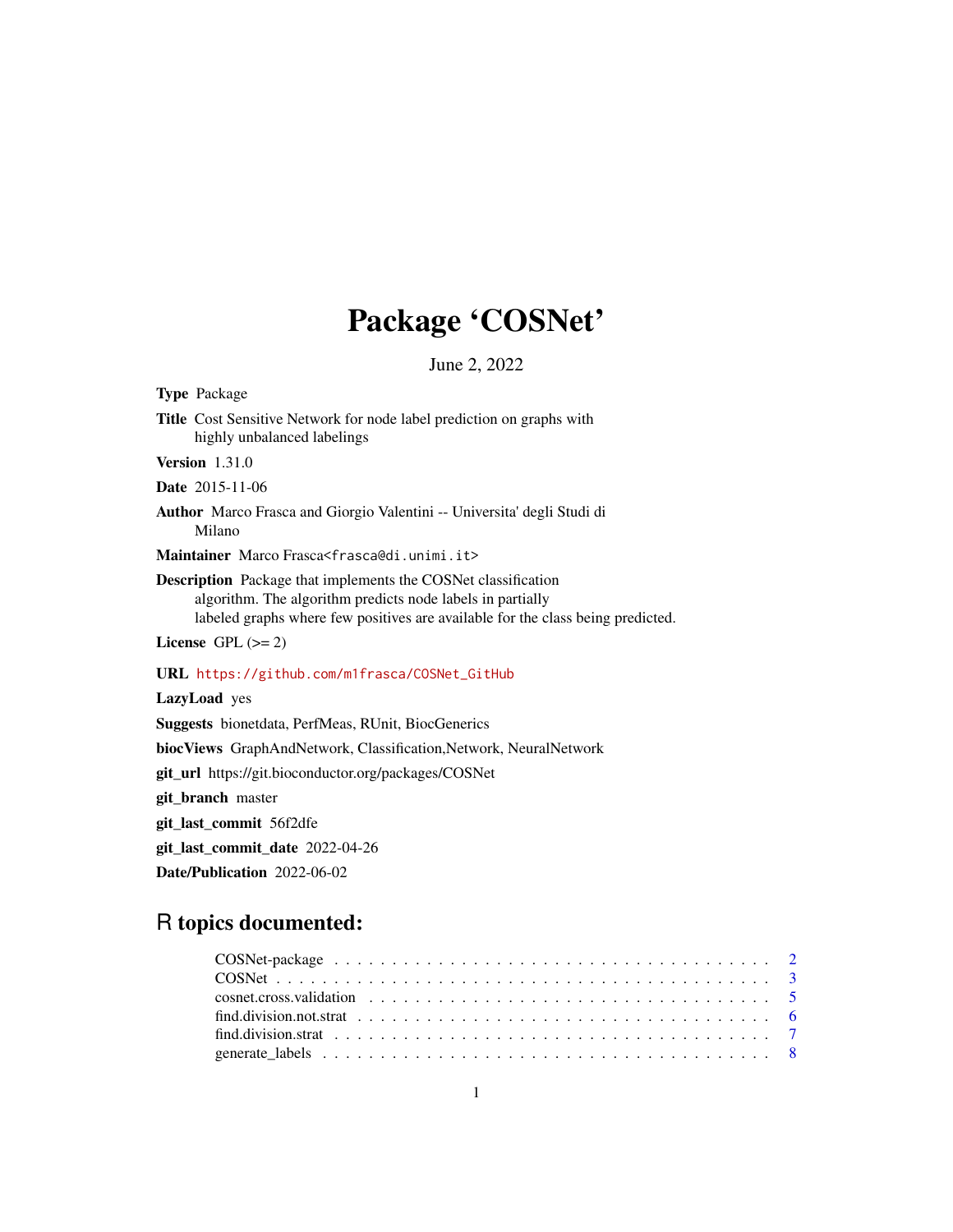#### <span id="page-1-0"></span>2 COSNet-package

COSNet-package *R package for binary classification and node ranking on partially labeled graphs with unbalanced labels.*

#### Description

Algorithm based on cost-sensitive neural network for predicting node labels in a semi-supervised setting.

#### Details

| Package:  | COSNet     |
|-----------|------------|
| Type:     | Package    |
| Version:  | 1.5.1      |
| Date:     | 2015-11-06 |
| License:  | $GPL (=2)$ |
| LazyLoad: | yes        |

This package implements the COSNet algorithm (Frasca et al. 2013). COSNet is a semi-supervised cost-sensitive neural network for predicting node labels in partially labeled graphs. The algorithm is able in inferring a labeling for unlabeled nodes in the graph starting from the graph topology and the known labels.

#### Author(s)

*Marco Frasca*, and *Giorgio Valentini*

DI, Dipartimento di Informatica

Universita' degli Studi di Milano

<{frasca,valentini}@di.unimi.it>

Maintainer: *Marco Frasca*

#### References

Frasca M., Bertoni A., Re M., Valentini G.: A neural network algorithm for semi-supervised node label learning from unbalanced data. Neural Networks, Volume 43, July, 2013 Pages 84-98.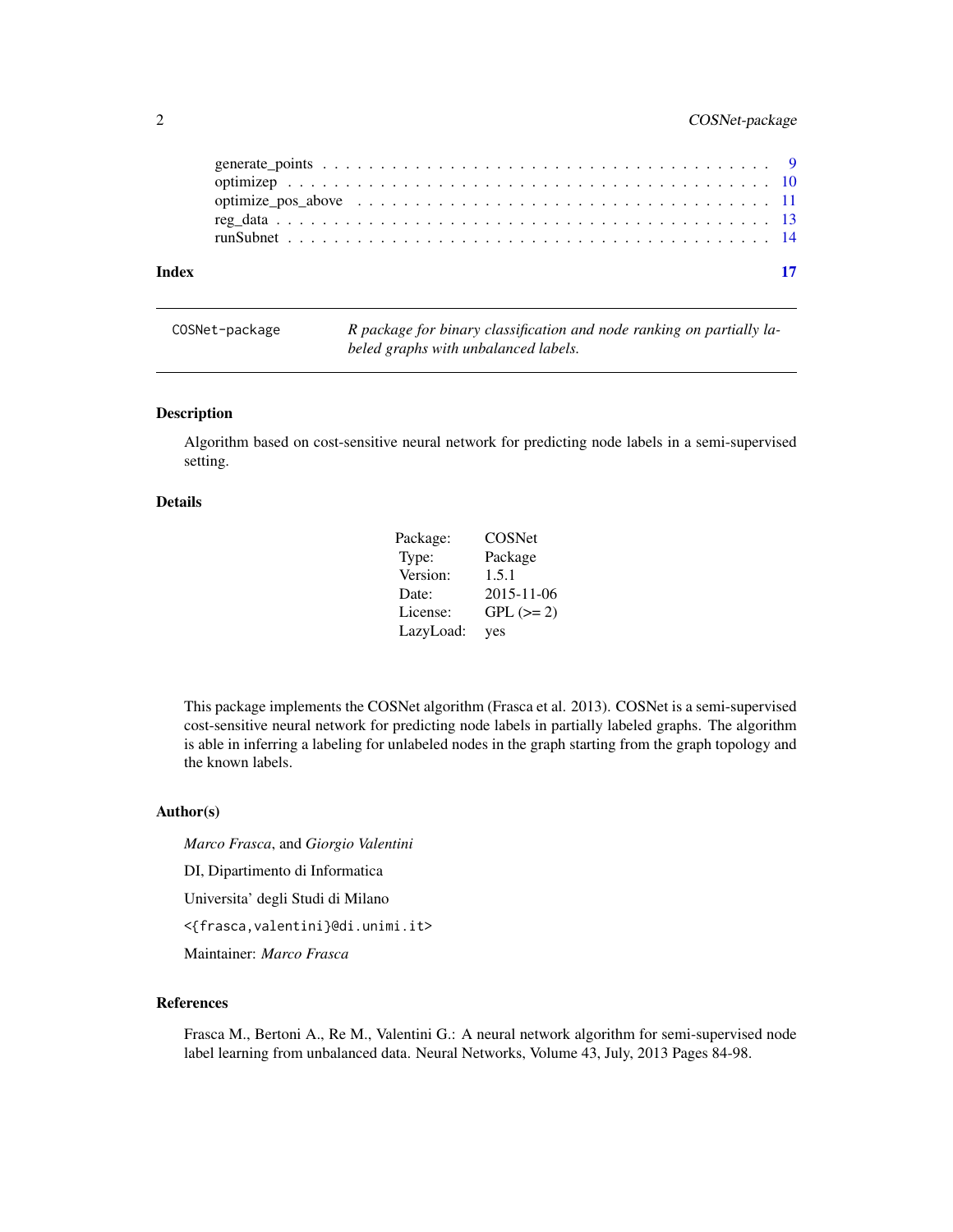#### <span id="page-2-0"></span> $\cos$ Net  $\frac{3}{2}$

Bertoni A., Frasca M., Valentini G.: COSNet: a Cost Sensitive Neural Network for Semi-supervised Learning in Graphs. ECML PKDD'11 Proceedings of the 2011 European conference on Machine learning and knowledge discovery in databases - Volume Part I. Pages 219-234

<span id="page-2-1"></span>COSNet *Cost Sensitive Network for node label prediction on graphs with highly unbalanced labelings*

#### Description

This function realizes the COSNet algorithm (Frasca et al. 2013). COSNet is a semi-supervised algorithm based on parametric Hopfield networks for predicting labels for unlabeled nodes in graphs which are only partially labeled.

#### Usage

 $COSNet(W, labeling, cost = 0)$ 

#### Arguments

| W        | square symmetric named matrix, whose components are in the interval $[0,1]$ .<br>The i,j-th component is a similarity index between node i and node j. The com-<br>ponents of the diagonal of W are zero. Rows and columns should be named<br><i>identically.</i>                                                                                                                                                                                                                                                                                                         |
|----------|---------------------------------------------------------------------------------------------------------------------------------------------------------------------------------------------------------------------------------------------------------------------------------------------------------------------------------------------------------------------------------------------------------------------------------------------------------------------------------------------------------------------------------------------------------------------------|
| labeling | vector of node labels: 1 for positive examples, -1 for negative examples, 0 for<br>unlabeled nodes.                                                                                                                                                                                                                                                                                                                                                                                                                                                                       |
| cost     | real value corresponding to beta parameter in the equation eta = beta* tan((alpha<br>$-pi/4$ <sup>*</sup> 2), where eta is the coefficient of the regularization term in the energy<br>function (Frasca et al. 2013). If cost = 0 (default) the unregularized version<br>is executed. "cost" is a real value that reduces or increases the influence of<br>regularization on the network dynamics. The higher the value of cost, the more<br>the influence of the regularization term. It is suggested using small values for<br>this parameter (e.g. $\cos t = 0.0001$ ) |

#### Details

COSNet contructs a Hopfield network whose connection matrix is W, and it applies a cost-sensitive strategy to determine the network parameters starting from W and labels "labeling". COSNet distinguishes between labeled (1, -1 components in "labeling") and unlabeled (zero components in "labeling") nodes, and it is made up by three steps: 1) Generating a random labeling (1, -1) for unlabeled nodes. 2) Learning the parameters "alpha and "c" such that the line "cos(alpha)\*y - sin(alpha)\*x - q\*cos(alpha) = 0 " linearly separates a suitable set of labeled points (in which each point corresponds to a labeled node) and optimizes (in terms of alpha and q) the F-score criterion. The output of this phase is the intercept "q" of the optimum line and the corresponding angle "alpha". Then each neuron has threshold  $c = -q^*cos(alpha)$ . 3) Extending "c" and "alpha" to the subnetwork composed of only unlabeled nodes, and simulating it until an equilibrium state is reached. The dynamics of this network is regularized by adding a term to the energy function that is minimized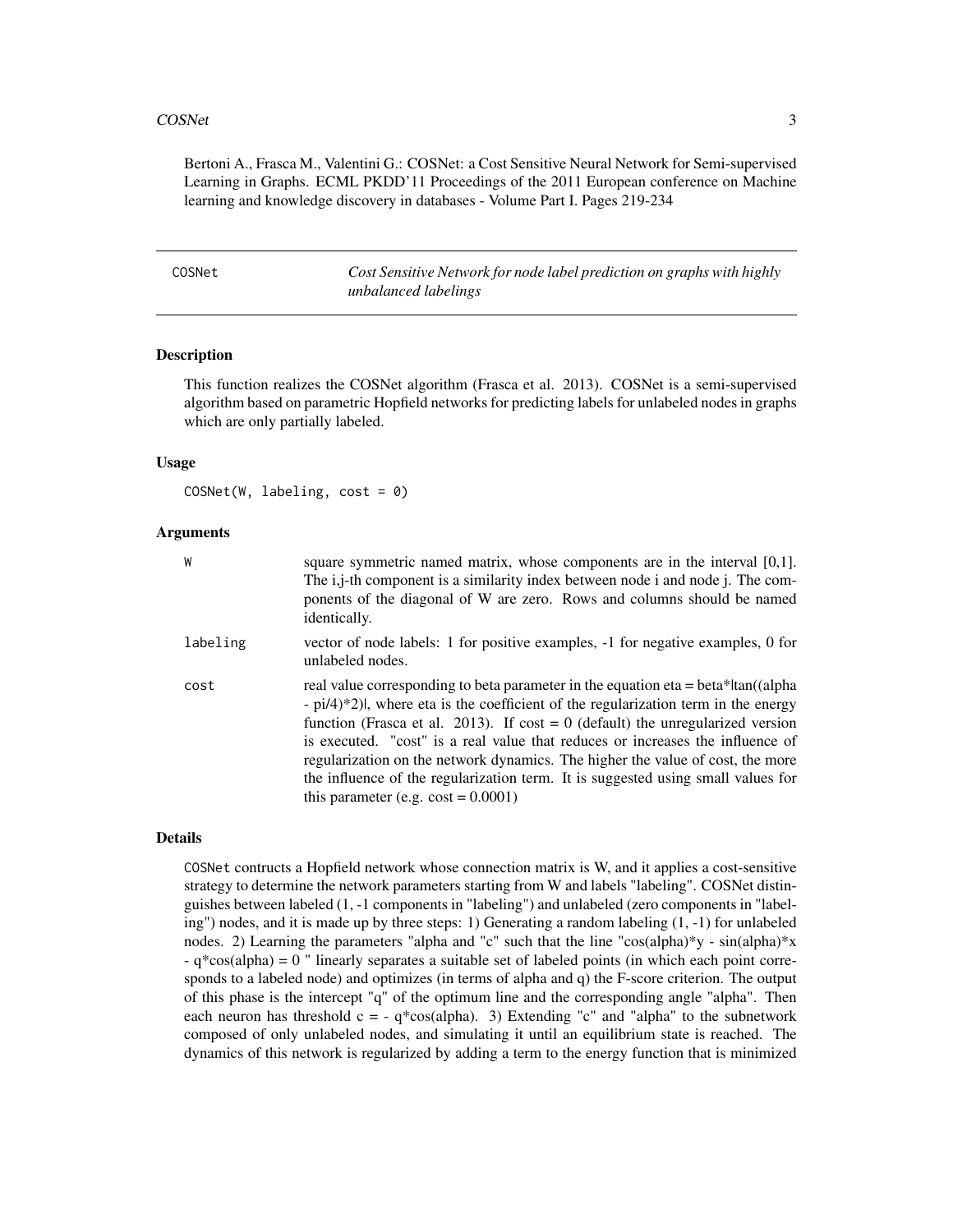when the proportion of positive in the network state is roughly the proportion of positives in the labeled part of the network. The parameter "cost" corresponds to the parameter beta in the equation eta = beta\*|tan((alpha - pi/4)\*2)| (see Frasca et al. 2013). When the equilibrium state is reached, positive nodes will be predicted as positive for the current task.

#### Value

COSNet returns a list with six elements:

| alpha  | the optimum angle                                |
|--------|--------------------------------------------------|
| C      | the optimum threshold                            |
| Fscore | the optimum F-score computed in Step 2           |
| pred   | the vector of predictions for unlabeled nodes    |
| scores | the vector of scores for unlabeled nodes         |
| iter   | number of iterations until convergence in Step 3 |

#### References

Frasca M., Bertoni A., Re M., Valentini G.: A neural network algorithm for semi-supervised node label learning from unbalanced data. Neural Networks, Volume 43, July, 2013 Pages 84-98.

#### Examples

```
library(bionetdata);
## loading Binary protein-protein interactions from the STRING
## data base (von Mering et al. 2002)
data(Yeast.STRING.data)# "Yeast.STRING.data"
## FunCat classes annotations (0/1) for the genes included
## in Yeast.STRING.data. Annotations refer the funcat-2.1
## scheme, and funcat-2.1 data 20070316 data, available from the MIPS web site.
data(Yeast.STRING.FunCat) # "Yeast.STRING.FunCat"
labels <- Yeast.STRING.FunCat;
labels[labels == 0] <- -1;
## excluding the dummy "00" root
labels <- labels[, -which(colnames(labels) == "00")];
n <- nrow(labels);
k \leq -\text{floor}(n/10);
cat("k = ", k, "\\n");## choosing the first class
labeling <- labels[, 1];
## randomly choosing a subset of genes whose labels are hidden
hidden <- sort(sample(1:n, k));
hidden.labels <- labeling[hidden];
labeling[hidden] <- 0;
out <- COSNet(Yeast.STRING.data, labeling, 0);
prediction <- out$pred;
TP \leq sum(hidden.labels == 1 & prediction == 1);
FN \le sum(hidden.labels == 1 & prediction == -1);
FP \leq sum(hidden.labels == -1 & prediction == 1);
out2 <- COSNet(Yeast.STRING.data, labeling, 0.0001);
```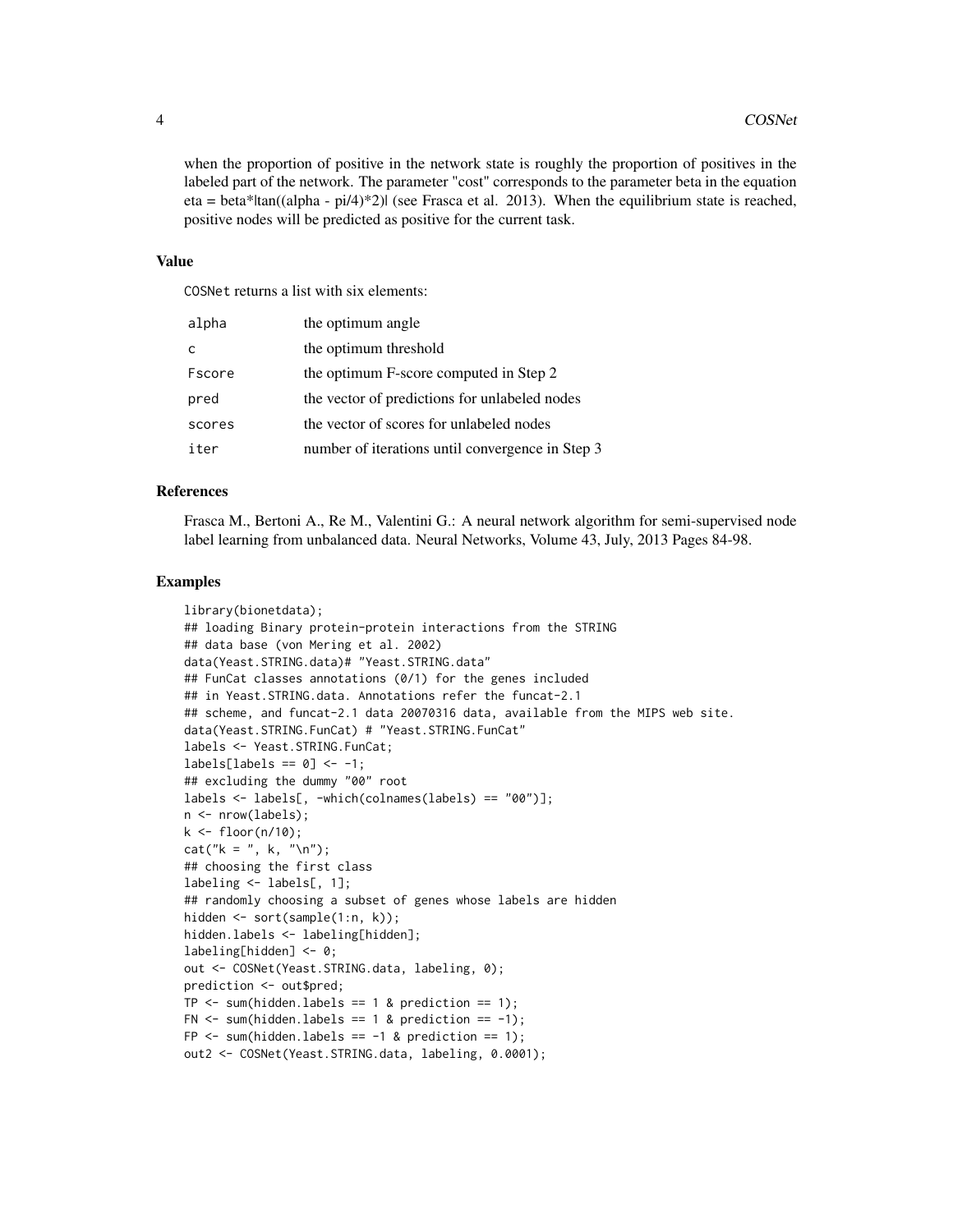```
prediction <- out2$pred;
TP2 \le sum(hidden.labels == 1 & prediction == 1);
FN2 \le sum(hidden.labels == 1 & prediction == -1);
FP2 \leq sum(hidden.labels == -1 & prediction == 1);
```
cosnet.cross.validation

*Cross validation procedure for the COSNet algorithm*

#### Description

This function applies the function COSNet to the input data with a cross validation procedure.

#### Usage

```
cosnet.cross.validation(labels, W, nfolds, cost)
```
#### Arguments

| labels | named matrix of node labels. The (i-j)-th component contains the label (1 for<br>positive examples, -1 for negative examples) of node i for j-th functional class |
|--------|-------------------------------------------------------------------------------------------------------------------------------------------------------------------|
|        | to be predicted                                                                                                                                                   |
| W      | square symmetric named matrix. The $(i,j)$ -th component is a similarity index<br>between node i and node j. The components of the diagonal of W are zero.        |
| nfolds | integer corresponding to the number of desired folds                                                                                                              |
| cost   | real value that corresponds to the cost parameter of COSNet                                                                                                       |

#### Details

cosnet.cross.validation runs the function COSNet on the input data through a cross validation procedure. For each class to be predicted (column of "labels"), both "W" and "labels" are partitioned into "nfolds" subsets and at each iteration the labels of a fold are hidden and predicted with function COSNet. When possible, input data are partitioned by ensuring the same proportion of positive and negative instances in each fold.

#### Value

List with three elements:

| labels      | 1/-1 named input label matrix, in which rows correspond to nodes and columns<br>to classes                                                                                                                                                                                                       |
|-------------|--------------------------------------------------------------------------------------------------------------------------------------------------------------------------------------------------------------------------------------------------------------------------------------------------|
| predictions | named 1/-1 prediction matrix, in which rows correspond to nodes and columns<br>to classes. The position i-j-th is 1 if the node i has been predicted as positive for<br>the class $j, -1$ otherwise                                                                                              |
| scores      | named real score matrix, in which rows correspond to nodes and columns to<br>classes. The position i-j-th is a real number corresponding to the internal energy<br>at equilibrium for node i when predicting class <i>j</i> . This score is a "degree" of<br>membership of node i to the class j |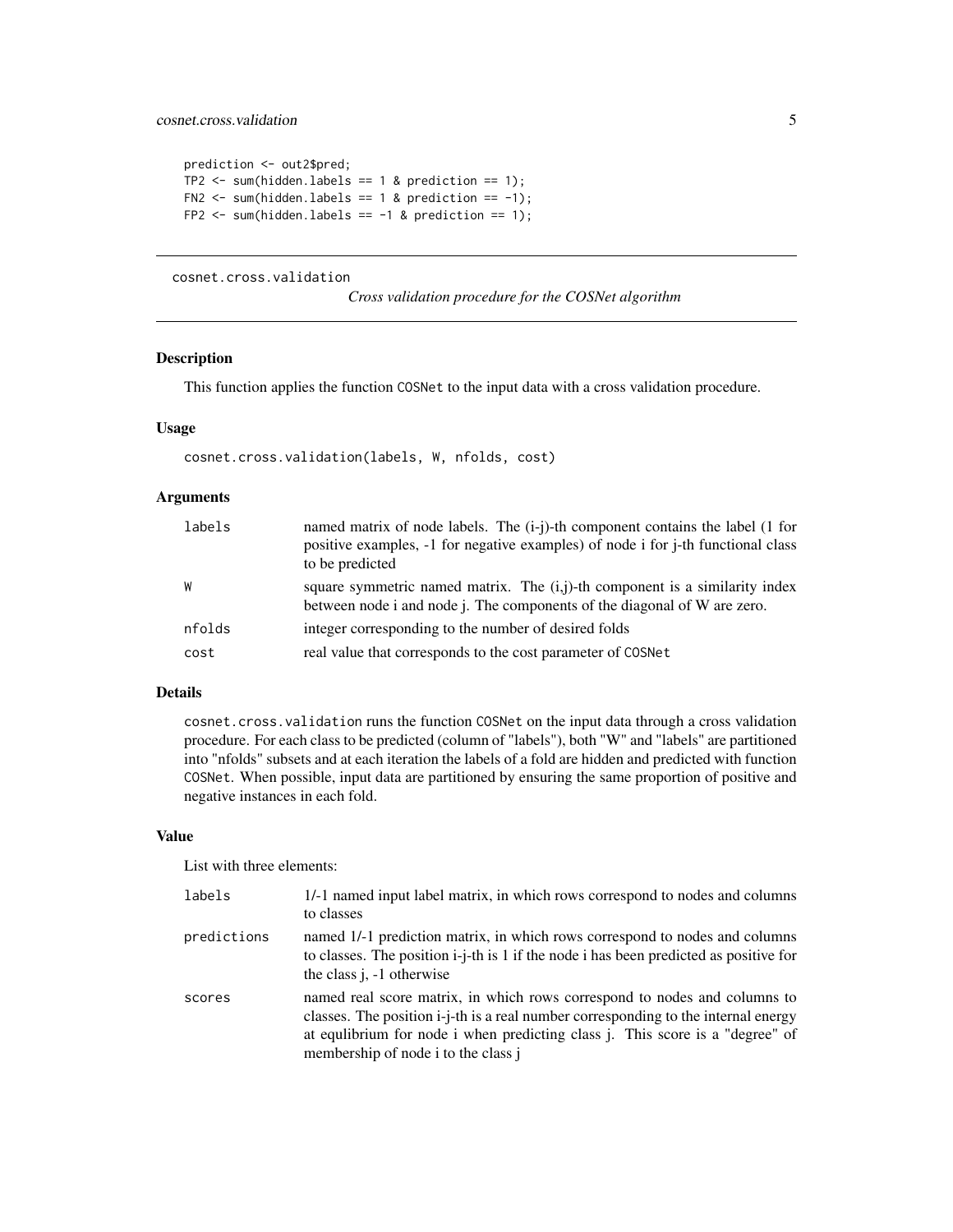#### See Also

[COSNet](#page-2-1)

#### Examples

```
library(bionetdata);
data(Yeast.STRING.data)
data(Yeast.STRING.FunCat) # "Yeast.STRING.FunCat"
## excluding the dummy "00" root
Yeast.STRING.FunCat <-
       Yeast.STRING.FunCat[, -which(colnames(Yeast.STRING.FunCat) == "00")];
nfolds <- 5;
res <- cosnet.cross.validation(Yeast.STRING.FunCat[, 1:50], Yeast.STRING.data,
       nfolds, 0.0001);
## computing performances
library(PerfMeas);
perf <- F.measure.single.over.classes(res$labels, res$predictions);
cat(perf$average);
```
<span id="page-5-1"></span>find.division.not.strat

#### *Random partitioning of input data*

#### Description

Function to determine a random partition of the input vector into a specifiend number of folds.

#### Usage

```
find.division.not.strat(vett, n_fold)
```
#### Arguments

| vett   | vector to be partitioned                                       |
|--------|----------------------------------------------------------------|
| n fold | number of folds in which the argument vett must be partitioned |

#### Value

List with n\_fold elements, the i-th element is a vector corresponding to i-th fold.

#### See Also

[find.division.strat](#page-6-1)

<span id="page-5-0"></span>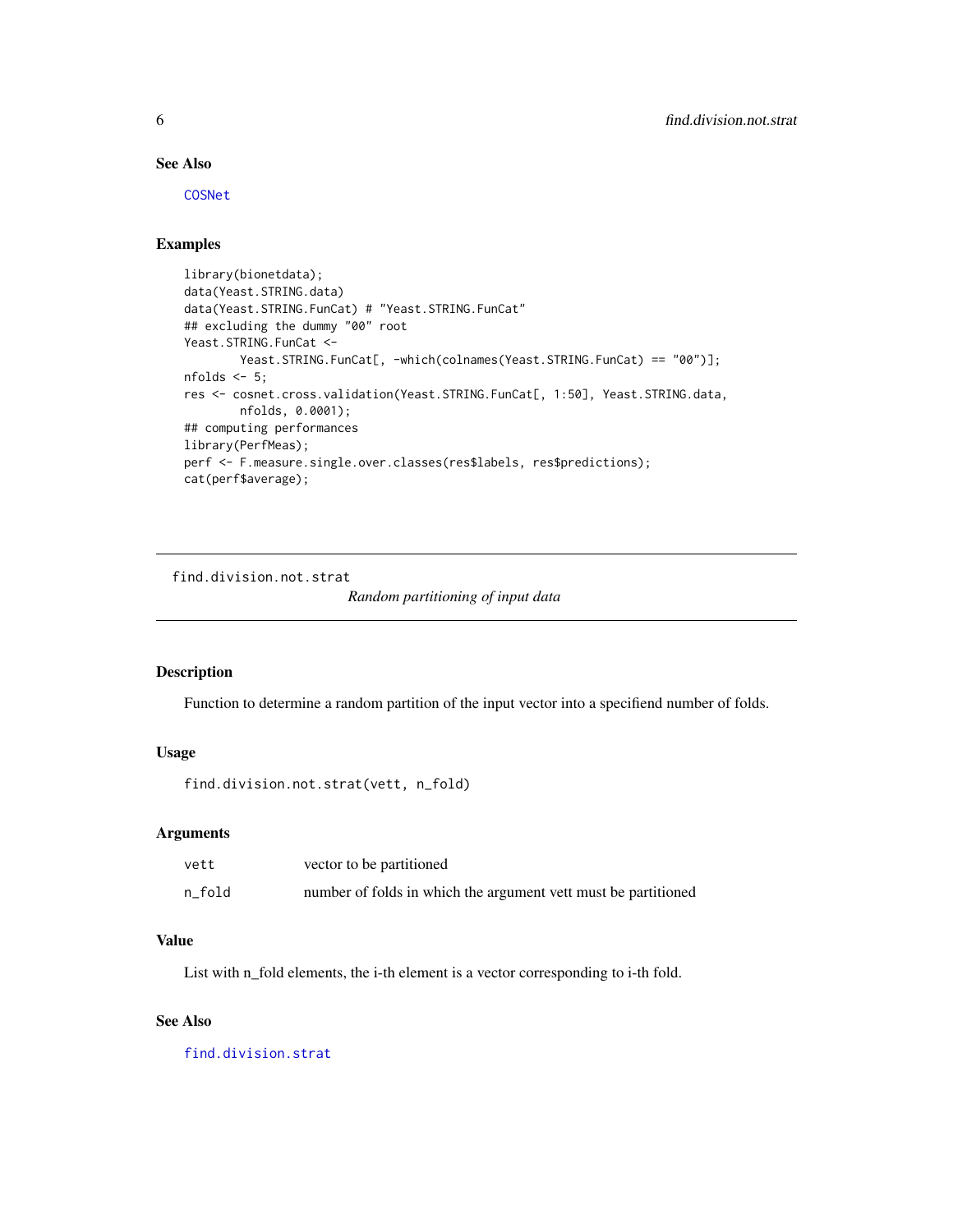#### <span id="page-6-0"></span>find.division.strat 7

#### Examples

```
n <- 100;
vett <- runif(n, 0, 1);
n_fold <- 5;
fold_list <- find.division.not.strat(vett, n_fold);
length(fold_list);
## indices of the first fold
fold_list[[1]];
```
<span id="page-6-1"></span>find.division.strat *Compute a stratified random partition of the input data*

#### Description

Function to determine a random partition of the labeled input vector into a fixed number of folds, such that each fold has around the same proportion of two-class labels.

#### Usage

find.division.strat(labels, vett, n\_fold)

#### Arguments

| labels | binary -1/1 label vector. labels [i] is the label for the element vett [i]. |
|--------|-----------------------------------------------------------------------------|
| vett   | vector to be partitioned                                                    |
| n fold | number of folds in which the argument vett must be partitioned              |

#### Details

The input vector "vett" is randomly partitioned into "n\_fold" folds ensuring each fold contains roughly the same proportions of positives and negative labels, according to the labeling "labels"

#### Value

List with n\_fold elements, the i-th element is a vector corresponding to i-th fold.

#### See Also

[find.division.not.strat](#page-5-1)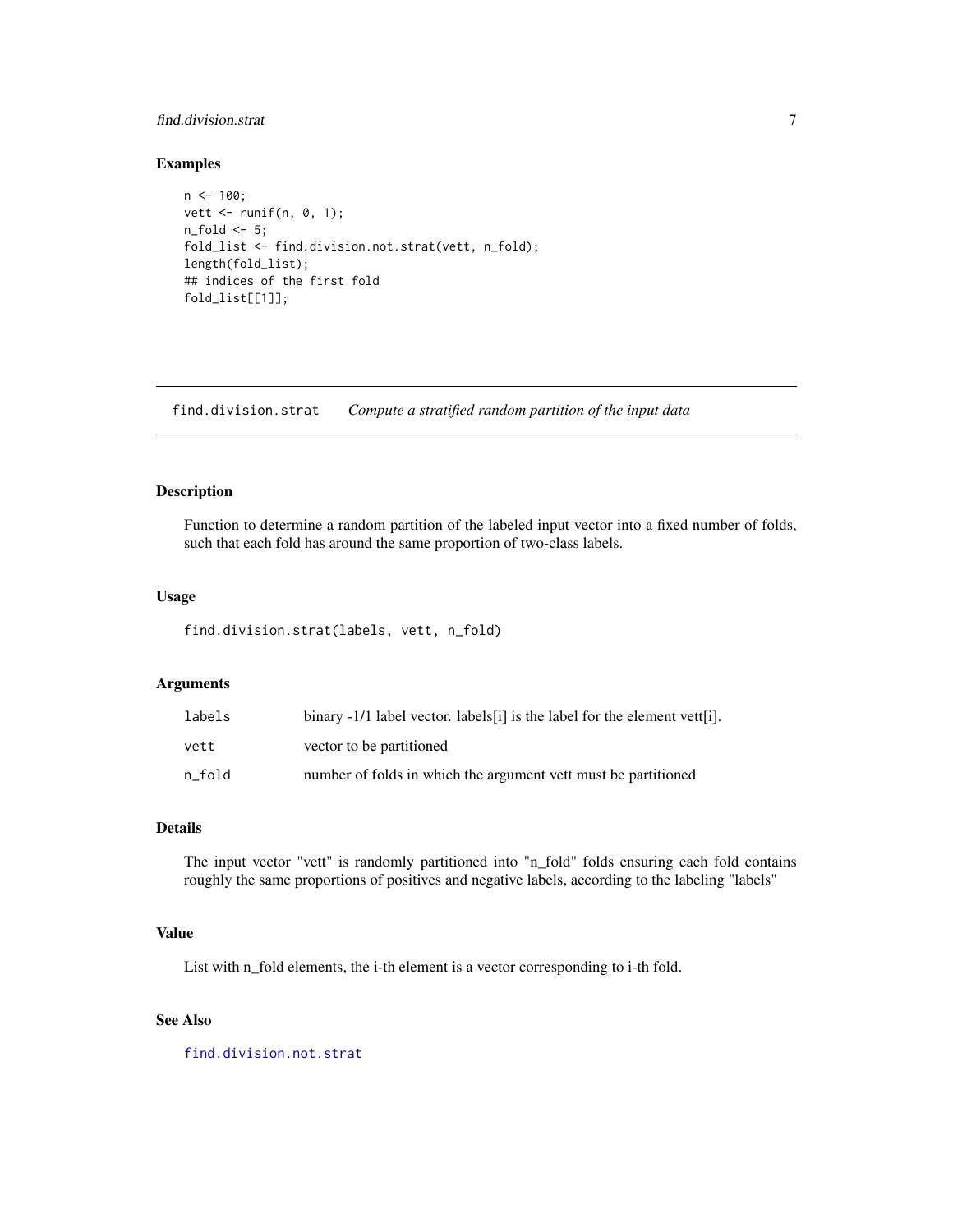#### Examples

```
n < -100;
vett \le runif(n, 0, 1)
labels <- c(rep(1, floor(n/3)), rep(-1, ceiling(2*n/3)));
n_fold \leq 5;
fold_list <- find.division.strat(labels, vett, n_fold);
length(fold_list);
## number of positives in the first fold
sum(labels(fold_list[[1]]) > 0);
```
generate\_labels *Generate random labels*

#### Description

Function to generate a vector of random labels

#### Usage

```
generate_labels(n, pos_rate)
```
#### Arguments

| n        | number of labels to be generated |
|----------|----------------------------------|
| pos_rate | rate of expected positive labels |

#### Details

This function generates "n" random labels in -1, 1 drawn from the binomial distribution B(n, pos\_rate)

#### Value

-1/1 vector of length "n" containing the generated labels

#### See Also

generate\_points

#### Examples

```
pos_rate <- 0.3;
n < -100;
## generating n random labels with 0.3 expected rate of positive labels
random_labels <- generate_labels(n, pos_rate);
sum(random_labels > 0);
```
<span id="page-7-0"></span>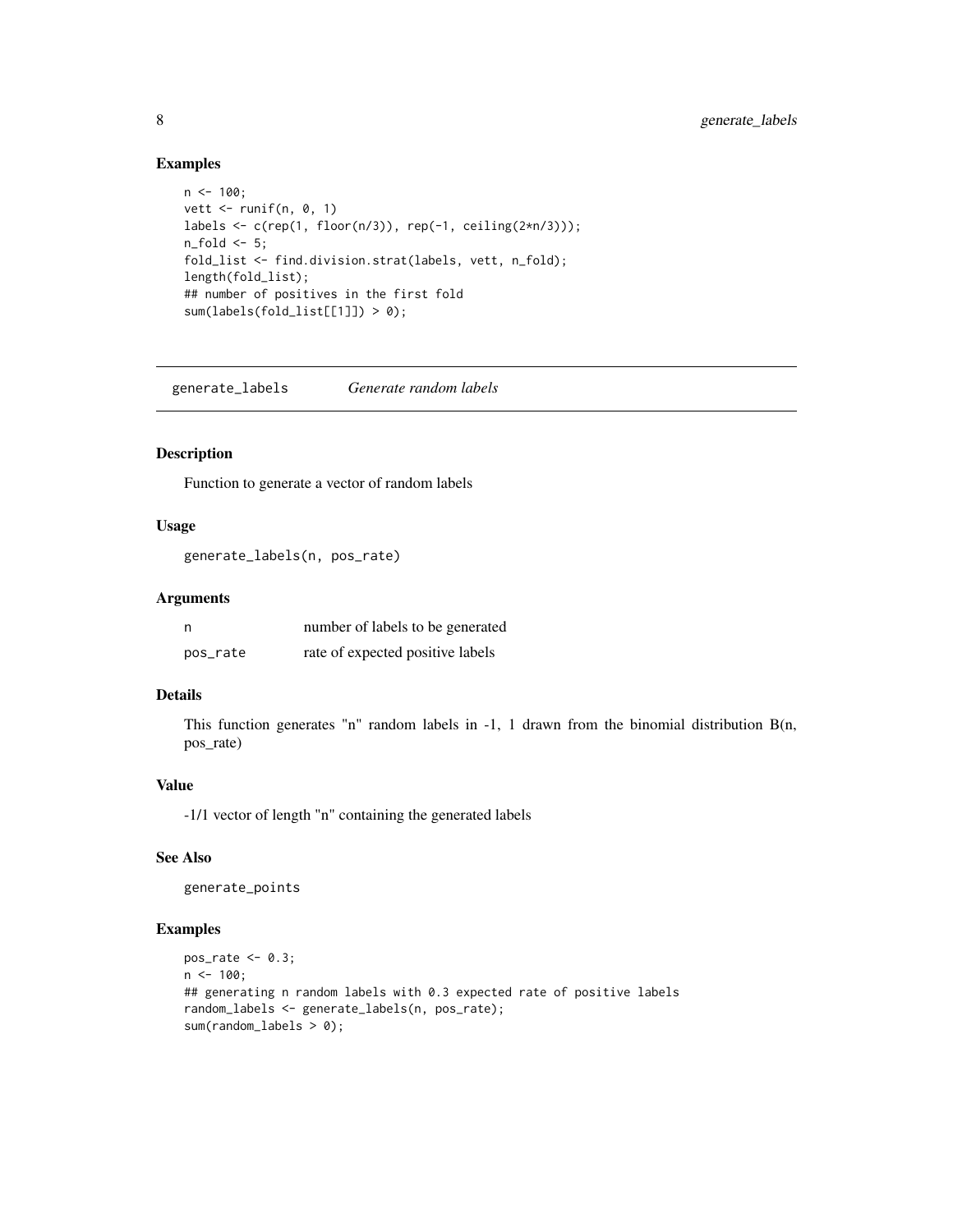<span id="page-8-0"></span>generate\_points *Compute the points to be separated in Step 2 of COSNet algorithm (Frasca et al. 2013)*

#### Description

This function associates each labeled node with a point in the plane, whose coordinates are respectively the weighted sum of its positive and negative neighborhoods

#### Usage

generate\_points(W, unlabeled, labeling)

#### Arguments

| W         | square symmetric named matrix, whose components are in the $[0,1]$ interval.<br>The i,j-th component is the weight between node i and node j. The components<br>of the diagonal of W are zero. |
|-----------|------------------------------------------------------------------------------------------------------------------------------------------------------------------------------------------------|
| unlabeled | vector of the indices of the unlabeled nodes                                                                                                                                                   |
| labeling  | vector of node labels : 1 for positive nodes, -1 for negative nodes, 0 for unlabeled<br>nodes                                                                                                  |

#### Details

For each labeld node k, a point (pos\_vect[k],  $neg\_vect[k]$ ) is computed, where  $pos\_vect[k]$  is the whighted sum of the positive neighbors of node k and neg\_vect[k] is the weighted sum of negative neighbors of node k.

#### Value

List of two element:

| pos_vect | is the vector of the abscissae; $pos\_vect[k]$ contains the whighted sum of the<br>positive neighbors of node k |  |  |  |  |
|----------|-----------------------------------------------------------------------------------------------------------------|--|--|--|--|
| neg_vect | is the vector of the ordinates; neg vect[k] contains the whighted sum of the<br>negative neighbors of node k    |  |  |  |  |

#### References

Frasca M., Bertoni A., Re M., Valentini G.: A neural network algorithm for semi-supervised node label learning from unbalanced data. Neural Networks, Volume 43, July, 2013 Pages 84-98.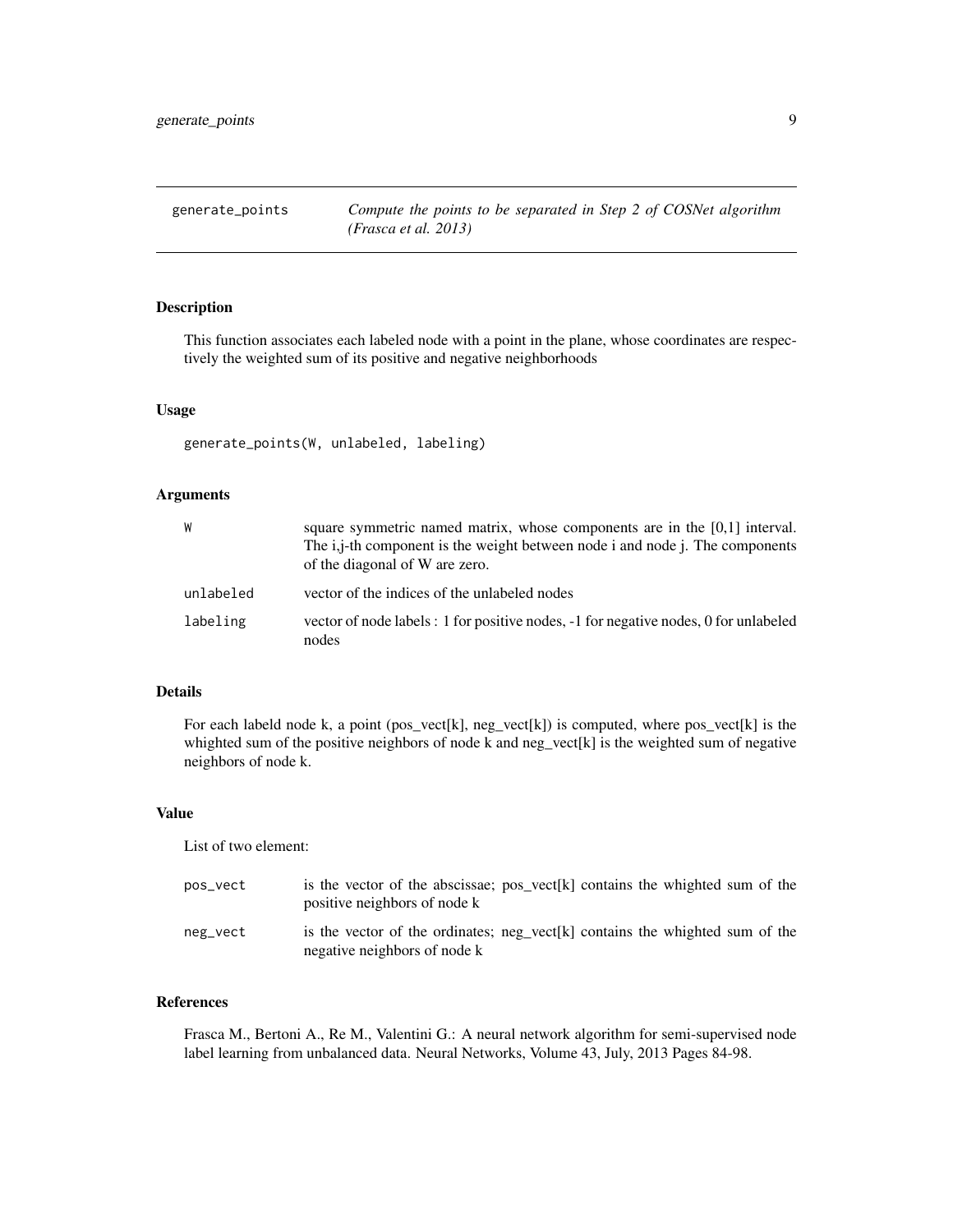#### Examples

```
## randomly generating labels
labels <- generate_labels(100, 0.3);
unlabeled \le sample(1:100, 10);
labels[unlabeled] <- 0;
## randomly generating connection matrix
W <- matrix(sample(1:10000, 100*100)/1000, nrow = 100);
diag(W) <- 0;
points <- generate_points(W, unlabeled, labels);
points$pos_vect[1:5];
points$neg_vect[1:5];
```
<span id="page-9-1"></span>optimizep *Optimizing algorithm parameters*

#### **Description**

Function to learn the parameters "alpha", determining neurons activation values, and the neuron threshold "c".

#### Usage

optimizep(pos\_vect, neg\_vect, training\_labels)

#### Arguments

| pos_vect        | vector of abscissae of the points to be separated |
|-----------------|---------------------------------------------------|
| neg_vect        | vector of ordinates of the points to be separated |
| training_labels |                                                   |
|                 | 1/-1 vector of point labels                       |

#### Details

This function computes the optimal angle "alpha" and the optimal threshold "c". For each labeled neuron k, a point (pos\_vect[k], neg\_vect[k]) is considered. Points are labeled according to the labels contained in the vector "training\_labels". Then the straight line, among those with positive slope, which separates these points by maximizing the F-score is learned. The line is represented by the angle alpha formed with the "x" axis, and its intercept "q" with "y" axis. When separating points by a straight line, there are two possibility: 1) Considering as positive the half-plane above the line; 2) Considering as positive the half-plane below the line. The procedure investigates both these possibilities, and also returns which choice between 1) and 2) corresponds to the best F-score.

<span id="page-9-0"></span>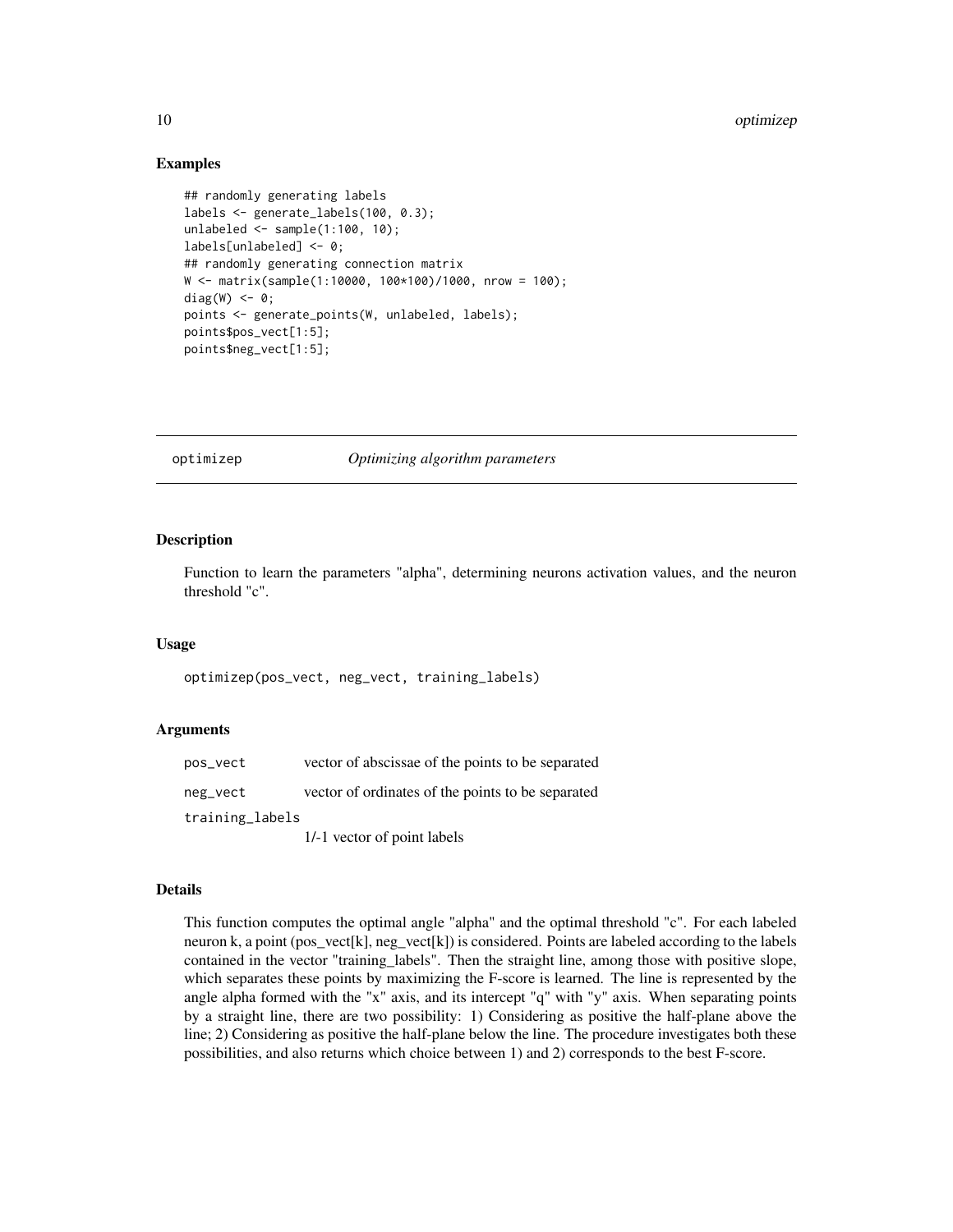#### <span id="page-10-0"></span>optimize\_pos\_above 11

#### Value

list "res" with 4 components:

| res\$alpha    | value of the optimum angle alpha                                           |
|---------------|----------------------------------------------------------------------------|
| res\$c        | value of the optimum threshold c                                           |
| res\$Fscore   | value of the optimum F-score                                               |
| res\$pos_half | the position of the positive half-plane : $> 0$ in case 1), < 0 in case 2) |

#### See Also

[optimize\\_pos\\_above](#page-10-1)

#### Examples

```
library(bionetdata);
data(Yeast.STRING.data);
data(Yeast.STRING.FunCat);
n <- nrow(Yeast.STRING.data);
## removing dummy node 00
Yeast.STRING.FunCat <- Yeast.STRING.FunCat[,
                        -which(colnames(Yeast.STRING.FunCat)=="00")];
## selecting the class with index 1
class <-1;labels <- as.vector(Yeast.STRING.data[, class]);
names(labels) <- rownames(Yeast.STRING.FunCat);
labels <- as.vector(Yeast.STRING.FunCat[, class]);
names(labels) <- rownames(Yeast.STRING.FunCat);
## partitioning the data
folds <- find.division.strat(labels, 1:n, 3);
labels[labels \le 0] \le -1;test.set <- folds[[1]];
training.set <- setdiff(1:n, test.set);
labels[test.set] <- 0;
## generating the points to be separated
points <- generate_points(Yeast.STRING.data, test.set, labels);
opt_parameters <- optimizep(points$pos_vect[training.set],
                    points$neg_vect[training.set], labels[training.set]);
str(opt_parameters);
```
<span id="page-10-1"></span>optimize\_pos\_above *Alternative algortihm for optimizing parameters*

#### Description

Alternative algorithm to compute the two parameters: 'alpha', determining neurons activation values, and the neuron thresholds 'c'.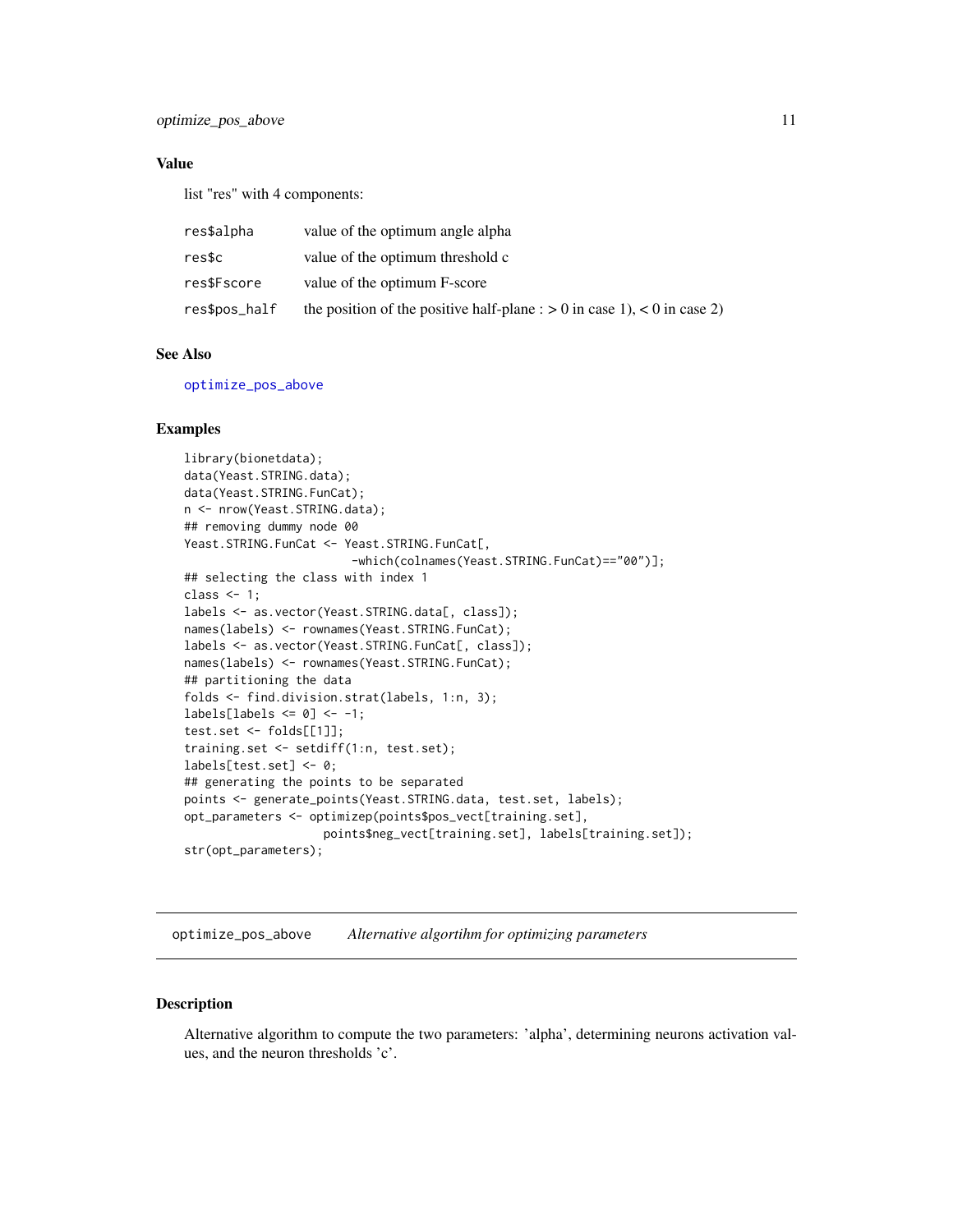#### <span id="page-11-0"></span>Usage

```
optimize_pos_above(pos_vect, neg_vect, training_labels, res)
```
#### Arguments

| pos_vect        | vector of abscissae of the points to be separated                                                                                                                                                                                           |
|-----------------|---------------------------------------------------------------------------------------------------------------------------------------------------------------------------------------------------------------------------------------------|
| neg_vect        | vector of ordinates of the points to be separated                                                                                                                                                                                           |
| training_labels |                                                                                                                                                                                                                                             |
|                 | 1/-1 vector of the point labels                                                                                                                                                                                                             |
| res             | list containing the optimum angle (field alpha), neuron threshold (field c), maxi-<br>mum F-score (field Fscore) and positive halfplane (field pos_half) computed by<br>the procedure corresponding to the choice 1) of function optimizep. |

#### Details

Function to optimize the the parameters 'alpha' and 'c' when the function optimizep determines that the maximum F-score corresponds to the half-plane above the separation line. The algorithm works in three steps: 1) Selecting all the points which lie on the Y-axis. The aim is to choose a positive point which will be the center of the line bundle we consider in the next step. We sort the selected points by ordinate and for each positive point we compute the F-score of the almost vertical line (but with negative slope) crossing this point considering solely the selected points. Then we choose the point k which corresponds to the highest F-score. 2) The algorithm computes the slopes of the lines crossing the point k and each point not lying on the Y-axis. Then it searches the line, among those with negative slope, which maximizes the F-score criterion by sorting the computed lines according to their slopes in an increasing order. Consequently, the angle alpha relative to the optimum line is in the interval ]pi/2, pi[. 3) Compute the intercepts of the straight lines whose slope is tan(alpha) and crossing each available point. The optimum line is identified by scanning the computed lines according to their intercept in an increasing order. Let q be the intercept of the optimum line  $y = tan(alpha)ph$  + q, then we set c = -cos(alpha)q. If there are no positive point with abscissa 0, the function returns the optimal parameters contained in input argument 'res' computed by the procedure corresponding to the choice 1) of function optimizep.

#### Value

list res with 3 components

| res\$alpha    | value of the optimum angle alpha                                                 |
|---------------|----------------------------------------------------------------------------------|
| res\$c        | value of the optimum threshold c                                                 |
| res\$Fscore   | value of the optimum F-score                                                     |
| res\$pos_half | position of the positive half-plane (-1 below, 1 above the optimum straith line) |

#### See Also

[optimizep](#page-9-1)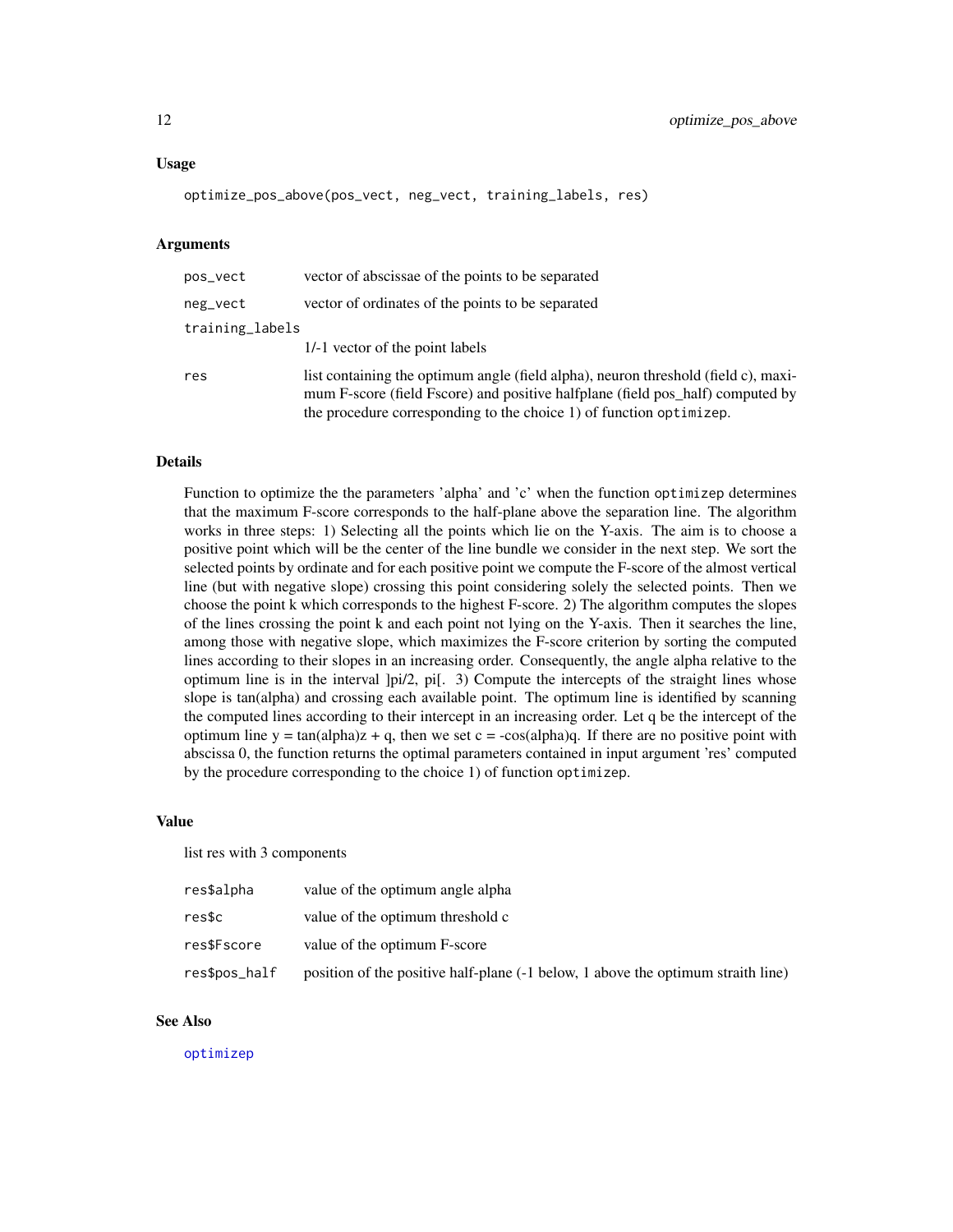<span id="page-12-0"></span>reg\_data and 13

#### Examples

```
library(bionetdata);
data(Yeast.STRING.data);
data(Yeast.STRING.FunCat);
n <- nrow(Yeast.STRING.data);
## removing dummy node 00
Yeast.STRING.FunCat <- Yeast.STRING.FunCat[,
                        -which(colnames(Yeast.STRING.FunCat) == "00")];
## selecting the class with index 1
class <-1;
labels <- as.vector(Yeast.STRING.data[, class]);
names(labels) <- rownames(Yeast.STRING.FunCat);
labels <- as.vector(Yeast.STRING.FunCat[, class]);
names(labels) <- rownames(Yeast.STRING.FunCat);
## partitioning the data
folds <- find.division.strat(labels, 1:n, 3);
labels[labels \le 0] \le -1;test.set <- folds[[1]];
training.set <- setdiff(1:n, test.set);
labels[test.set] <- 0;
points <- generate_points(Yeast.STRING.data, test.set, labels);
## setting values for the parameter
res <- list(alpha=pi/2, c=0, Fscore=0, pos_half=-1);
opt_parameters <- optimize_pos_above(points$pos_vect[training.set],
                    points$neg_vect[training.set], labels[training.set], res);
str(opt_parameters);
```

| reg_data | Function to compute the regularized version of COSNet (Frasca et al. |
|----------|----------------------------------------------------------------------|
|          | 2013)                                                                |

### Description

This function modifies the weights and the thresholds of the network to realized the COSNet regularization.

#### Usage

```
reg_data(W, theta, eta, M, m, pos_num)
```
#### Arguments

| W     | square symmetric named matrix of the network weights. The components of W                                                                                                                                                                   |
|-------|---------------------------------------------------------------------------------------------------------------------------------------------------------------------------------------------------------------------------------------------|
|       | are in the $[0,1]$ interval. The i,j-th component is the weight between neuron i<br>and neuron j. The components of the diagonal of W are 0                                                                                                 |
| theta | vector of the neuron activation thresholds                                                                                                                                                                                                  |
| eta   | real value corresponding to the eta regularization coefficient in the energy func-<br>tion (Frasca et al. 2013). If eta = 0 no regularization is applied. The higher the<br>value of eta, the more the influence of the regularization term |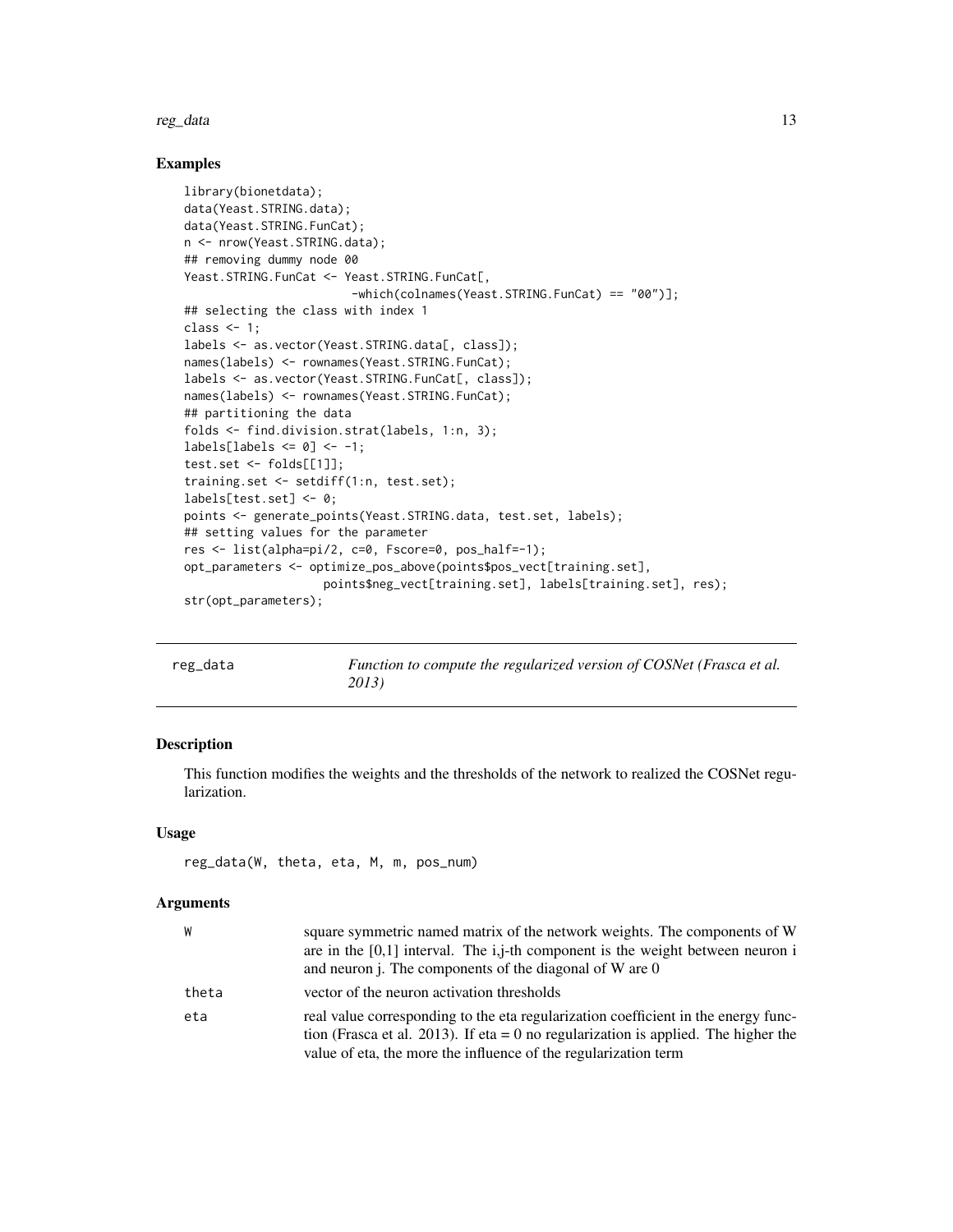<span id="page-13-0"></span>

|         | positive neuron activation value                                            |
|---------|-----------------------------------------------------------------------------|
|         | negative neuron activation value                                            |
| pos num | number of expected positive neurons in the equilibrium state of the network |

#### Value

list of two element:

| W     | the regularized connection matrix |
|-------|-----------------------------------|
| theta | regularized threshold vector      |

#### References

Frasca M., Bertoni A., Re M., Valentini G.: A neural network algorithm for semi-supervised node label learning from unbalanced data. Neural Networks, Volume 43, July, 2013 Pages 84-98.

#### Examples

```
library(bionetdata);
data(Yeast.STRING.data);
n <- nrow(Yeast.STRING.data);
dim(Yeast.STRING.data);
range(Yeast.STRING.data);
## setting values for parameter alpha, for the rate of positive examples,
## for neuron thresholds and for eta parameter
alpha <-1;pos.rate <- 0.01;
thresholds <- runif(n);
range(thresholds);
eta <- 0.001;
a <- reg_data(Yeast.STRING.data, thresholds, eta, sin(alpha),
    -cos(alpha), ceiling(pos.rate*n));
## new connection matrix
dim(a$W);
range(a$W);
## new thresholds
range(a$theta);
```
runSubnet *Realizing the network dynamics.*

#### Description

Function to simulate the dynamics of the network composed of unlabeled nodes.

#### Usage

```
runSubnet(W, labeling, alpha_value, c_value, cost)
```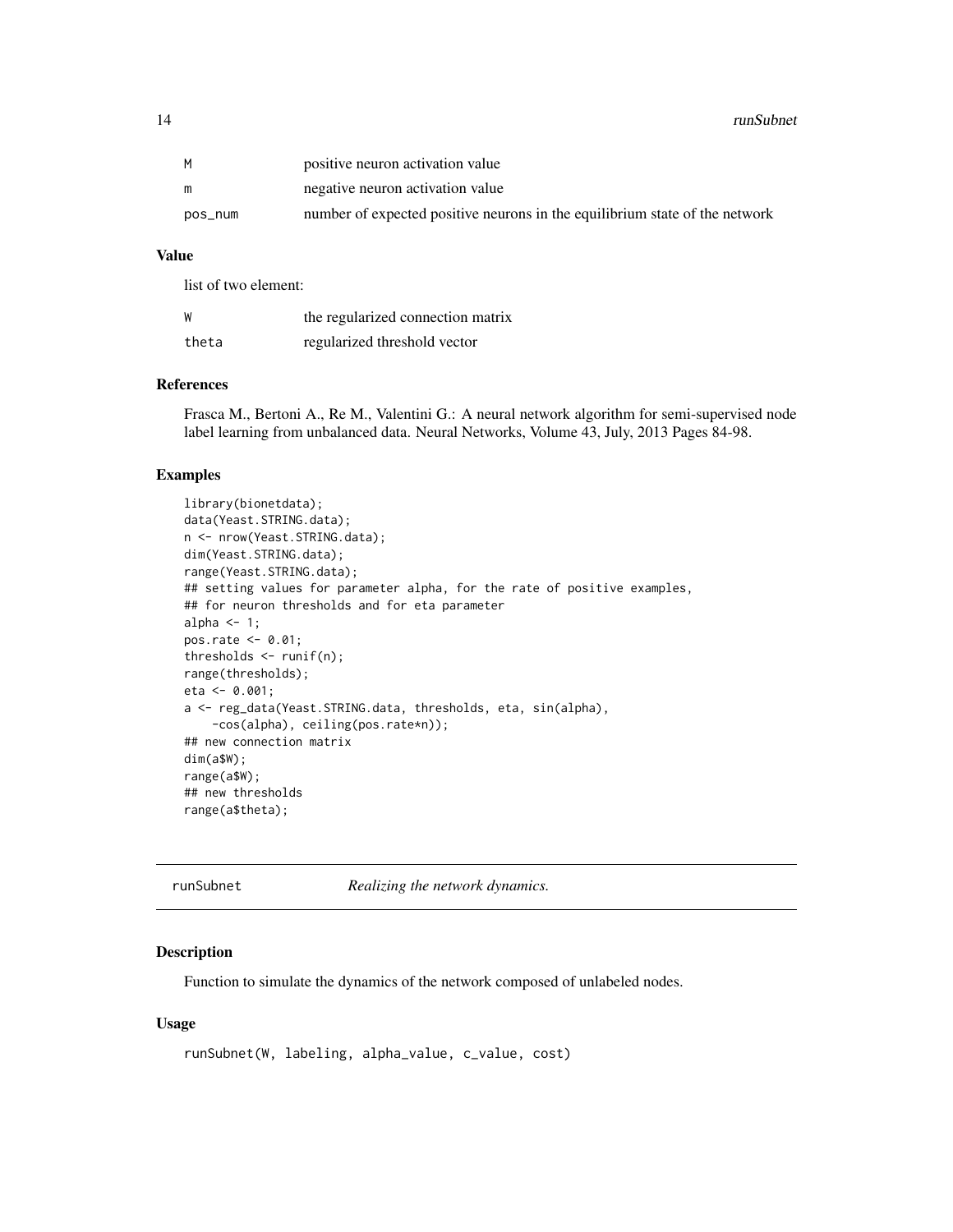#### runSubnet 15

#### Arguments

| W           | square symmetric named matrix, whose components are in the interval $[0,1]$ .<br>The <i>i</i> , <i>j</i> -th component is a similarity index between node <i>i</i> and node <i>j</i> . The com-<br>ponents of the diagonal of W are zero. Rows and columnns should be named<br>identically.                                                                                                                                                                       |
|-------------|-------------------------------------------------------------------------------------------------------------------------------------------------------------------------------------------------------------------------------------------------------------------------------------------------------------------------------------------------------------------------------------------------------------------------------------------------------------------|
| labeling    | vector of node labels: 1 for positive examples, $-1$ for negative examples, 0 for<br>unlabeled nodes                                                                                                                                                                                                                                                                                                                                                              |
| alpha_value | real value in [0, pi/2], determining the neuron activation values: sin(alpha) and<br>-cos(alpha).                                                                                                                                                                                                                                                                                                                                                                 |
| c_value     | real value used as activation threshold for each neuron                                                                                                                                                                                                                                                                                                                                                                                                           |
| cost        | real value corresponding to beta parameter in the equation eta = beta* tan((alpha<br>$-pi/4$ ) <sup>*</sup> 2), where eta is the coefficient of the regularization term in the energy<br>function (Frasca et al. 2013). If cost = 0 (default) the unregularized version is<br>executed. The higher the value of cost, the more the influence of the regular-<br>ization term. It is suggested using small values for this parameter (e.g. $cost =$<br>$0.00001$ ) |

#### Details

Function to simulate the subnetwork composed of the unlabeled genes, in which each neuron has sin(alpha\_value), -cos(alpha\_value) as activation value, and in which each neuron has a threshold "c\_value" minus the contribution from the labeled neighbors.

#### Value

list with three components:

| state  | Named vector of prediction (at equilibrium) for unlabeled nodes |
|--------|-----------------------------------------------------------------|
| scores | Named vector of scores (at equilibrium) for unlabeled nodes     |
| iter   | Number of iterations of the network until convergence           |

#### References

Frasca M., Bertoni A., Re M., Valentini G.: A neural network algorithm for semi-supervised node label learning from unbalanced data. Neural Networks, Volume 43, July, 2013 Pages 84-98.

#### Examples

```
library(bionetdata);
data(Yeast.STRING.data);
data(Yeast.STRING.FunCat);
n<-nrow(Yeast.STRING.data);
## removing dummy node 00
Yeast.STRING.FunCat <- Yeast.STRING.FunCat[,
                        -which(colnames(Yeast.STRING.FunCat) == "00")];
class <-1;labels <- as.vector(Yeast.STRING.data[, class]);
names(labels) <- rownames(Yeast.STRING.FunCat);
```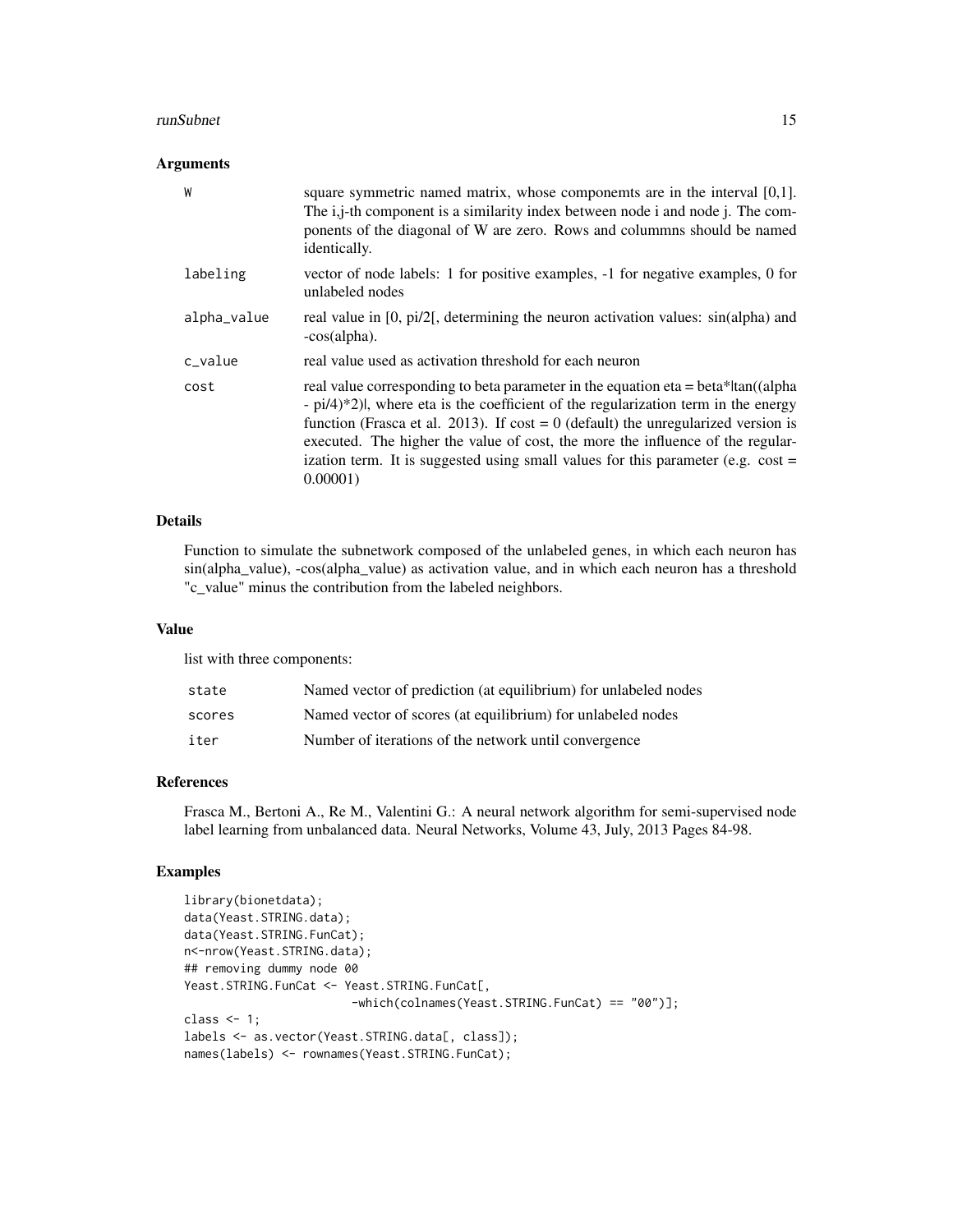```
labels <- as.vector(Yeast.STRING.FunCat[, class]);
names(labels) <- rownames(Yeast.STRING.FunCat);
folds <- find.division.strat(labels, 1:n, 3);
labels[labels \leq 0] \leq -1;
test.set <- folds[[1]];
training.set <- setdiff(1:n, test.set);
labels[test.set] <- 0;
res <- runSubnet(Yeast.STRING.data, labels, alpha=1, c=0, cost=0.0001);
str(res);
```